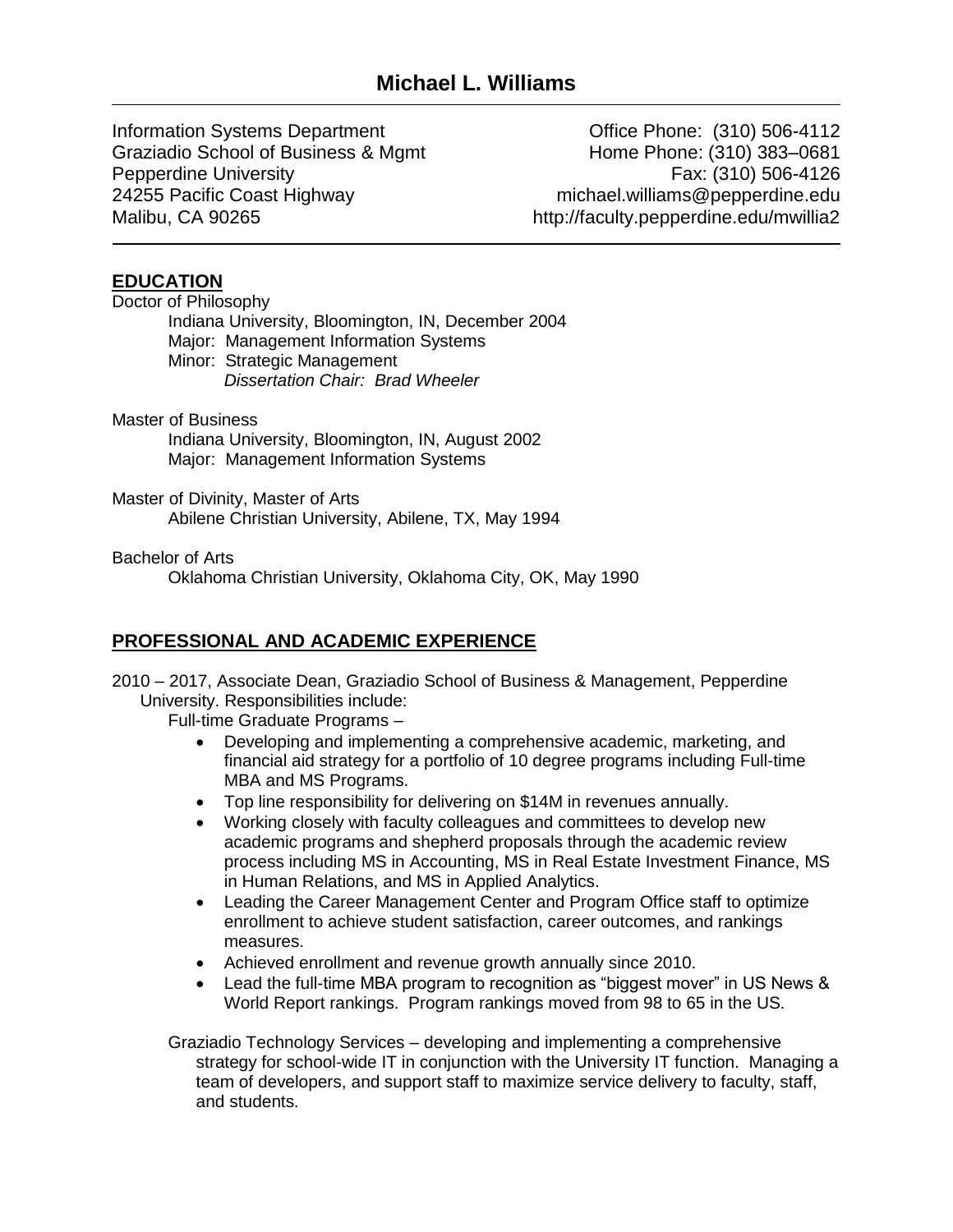- Member of CIO-Strategic Technology Advisory Council, a University-level advisory council to advance the strategic use and governance of IT across the five schools, and administrative units. The CIO-STAC advises and develops University strategy for academic IT such as LMS, online & hybrid learning platforms, faculty support & development, and IT-enabled research initiatives.
- Global Programs Office developing and implementing a strategy to strengthen relationships with 38 partner schools across Asia, Europe, Central, and South America. Collaborate with faculty across disciplines to implement 4-6 one-week study abroad tours per year. Increased global footprint in Asia with new partnerships with Indian Institute of Management – Calcutta, and Fudan University – Shanghai.

Alumni Relations – organizing and energizing 35,000+ Graziadio School alumni to increase engagement and affinity, increase alumni giving, and support the career needs of current students.

2004-Present, Assoc. Professor, Graziadio School of Business and Management, Pepperdine University, Malibu, CA. Responsibilities include:

- Teaching a variety Information Systems courses to MBA, graduate, and undergraduate students.
- 2004-2010 served as Full-Time Discipline Lead to coordinate Information Systems curriculum for Full-Time MBA program.
- 2009-2010, Chaired the Full-time Program Committee with academic oversight for the Full-time MBA curriculum and delivery.
- 2009, Awarded the *Howard A. White Award for Teaching Excellence*, Pepperdine's highest award for excellence in teaching.

2013 – 2016, Steering Committee Member, AACSB Associate Dean's Affinity Group

2000-2004, British American Tobacco Doctoral Fellow, Doctoral Candidate: Kelley School of Business, Indiana University Bloomington, IN

1996-2000, Consultant, Enterprise Development Group Washington, DC

- o Worked with corporate, non-profit, and government clients to address IT challenges.
- o Developed applications for corporate, non-profit, and government offices using Visual Basic, Oracle 8i, SQL Server, and Microsoft Access.
- o Microsoft Certified Professional

## **RESEARCH INTERESTS AND PUBLICATIONS**

#### **Research Interests**

Primary Interests: Net-enabled business, IT Strategy, Technology Selection Additional interests: Decision support systems, global system implementation

## **Peer Reviewed Articles**

Williams, Michael L., & Wheeler, Bradley C. (2009). The four faces of Deploying global common systems: Understanding global and local differences. *MIS Quarterly Executive*, *8:2*, 59-72. (available [here\)](http://misqe.org/ojs2/index.php/misqe/article/view/205)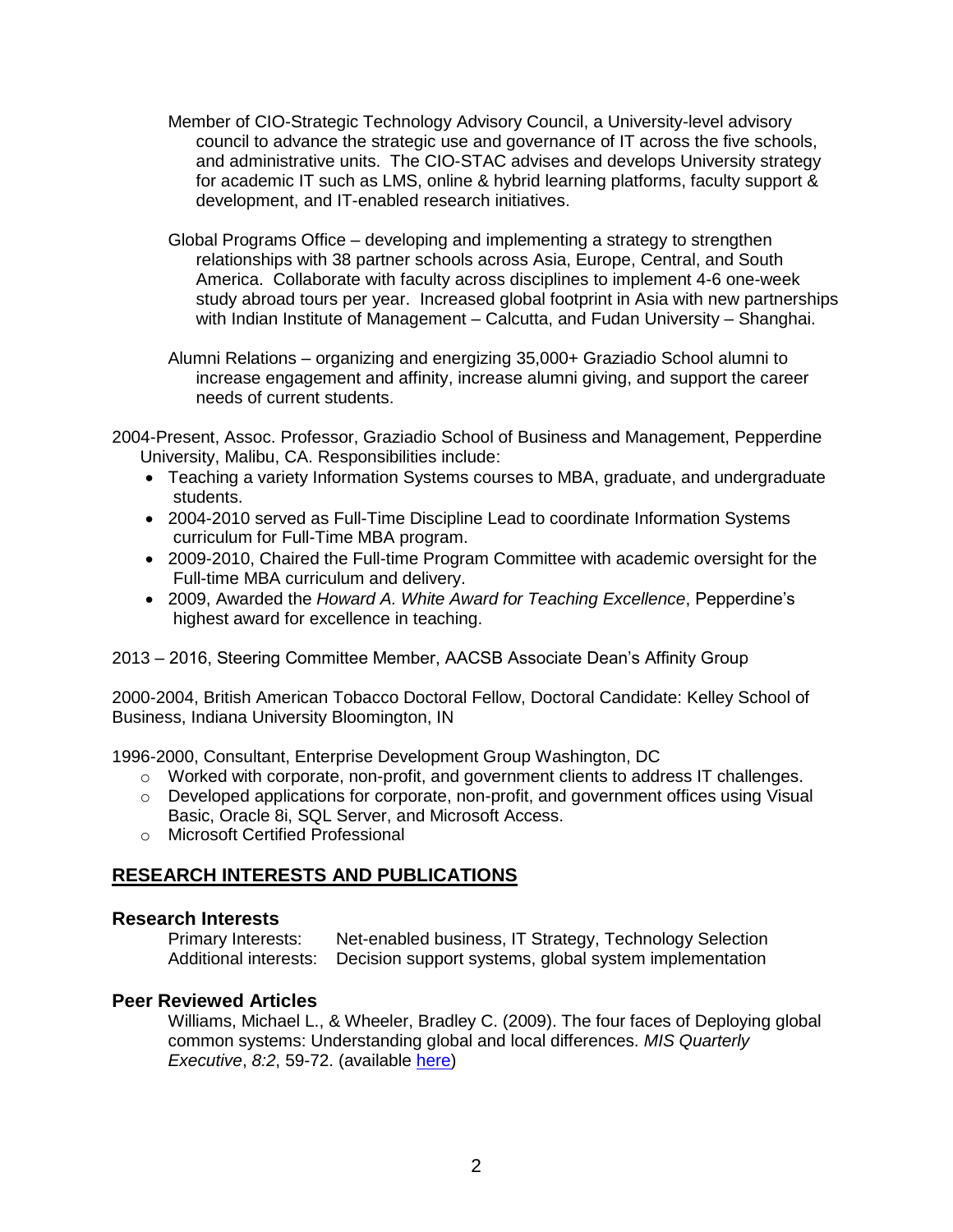Williams, Michael L., Dennis, Alan R., Stam, Antonie, & Aronson, Jay E. (2007). The impact of DSS use and information load on errors and decision quality. *European Journal of Operational Research*, *176*, 468-481. (available [here\)](http://www.sciencedirect.com/science?_ob=GatewayURL&_method=citationSearch&_uoikey=B6VCT-4HNSB38-5&_origin=SDEMFRHTML&_version=1&md5=e228a260f4d9d0cdbb5b412a02eac791)

Dennis, Alan R., & Williams, Michael L. (2005). A meta-analysis of group size effects in electronic brainstorming: More heads are better than one. *International Journal of E-Collaboration*, *1:1*, 24-42. (available [here\)](http://www.infosci-journals.com.lib.pepperdine.edu/content/details.asp?ID=6821)

Chun, M.W.S., Williams, M.L. & Granados, N. (2007). Managing organizational knowledge, *Graziadio Business Report,* (10:2). (available [here\)](http://gbr.pepperdine.edu/072/knowledge.html)

Petrov, A., Perrotta, R., Williams, M.L. (2006). Mapping IT resources for successful implementations, *Graziadio Business Report,* (9:1). (available [here\)](http://gbr.pepperdine.edu/061/mapping.html)

Williams, M.L., & Seaman, S.L. (2005). Measuring Success: How IT Helps and Hinders the Quest for Value, *Graziadio Business Report,* (8:3). (available [here\)](http://gbr.pepperdine.edu/054/itmatters.html)

Atwater, D., Williams, M.L., & Guy, D. (2005). Connecting enterprise information and people in a web world, *Graziadio Business Report,* (8:2). (available [here\)](http://gbr.pepperdine.edu/052/technology.html)

Williams, M.L. (2005). Ethics, information systems and a steel ax, *Graziadio Business Report*, (8:2). (available [here\)](http://gbr.pepperdine.edu/052/itmatters.html)

#### **Book Chapters and Articles**

Dennis, A.R., Minas, R.K., and M.L. Williams, "Creativity in Computer-Mediated Virtual Groups" in Paulus, P., Nijlstadt, B. (Eds.) *The Oxford Handbook on Group Creativity,* Oxford: Oxford University Press, 2018 (TBD)

Hall, O., and M.L. Williams, "Enhancing the Blended Learning Experience through Crowdsourcing: Applications to Management Education" in Cheung, S.K.S., Kwok, L. f., Shang, J., Wang, A., Kwan, R. (Eds.) *Blended Learning: Aligning Theory with Practice,* 9th International Conference, ICBL 2016, Beijing, China, July 19-21, 2016, Proceedings, Switzerland: Springer International Publishing, 2016.

Hunt, S.E., J.G. Mooney and M.L. Williams, "Cloud Computing" in Tucker A. B. and H. Topi (Eds.) *Information Systems and Information Technology, Volume 2 (Computing Handbook Set 3rd Edition),* Boca Raton: Taylor and Francis, 2014.

Livingstone, Linda and M.L. Williams, "Faith, Business, and Education" *BusinessWeek.com, [http://www.businessweek.com/articles/2012-05-04/faith-business](http://www.businessweek.com/articles/2012-05-04/faith-business-and-education)[and-education,](http://www.businessweek.com/articles/2012-05-04/faith-business-and-education) May 4, 2012*

Crisp, B.C and M.L. Williams, "Mobile Device Selection in Higher Education: iPhone versus iPod Touch" in M. Manuela Cruz-Cunha & F. Moreira (Eds.) *Handbook of Research on Mobility and Computing: Evolving Technologies and Ubiquitous Impacts,*  IGI Global, April, 2011 (available [here\)](http://www.igi-global.com/chapter/mobile-device-selection-higher-education/50649)

Electronic Brainstorming: Theory, Research and Future Directions. with Alan R. Dennis. *Group Creativity: Innovation through Collaboration,* Paul Paulus and Bernard Nijstad, eds. Oxford Press, London, 2004.